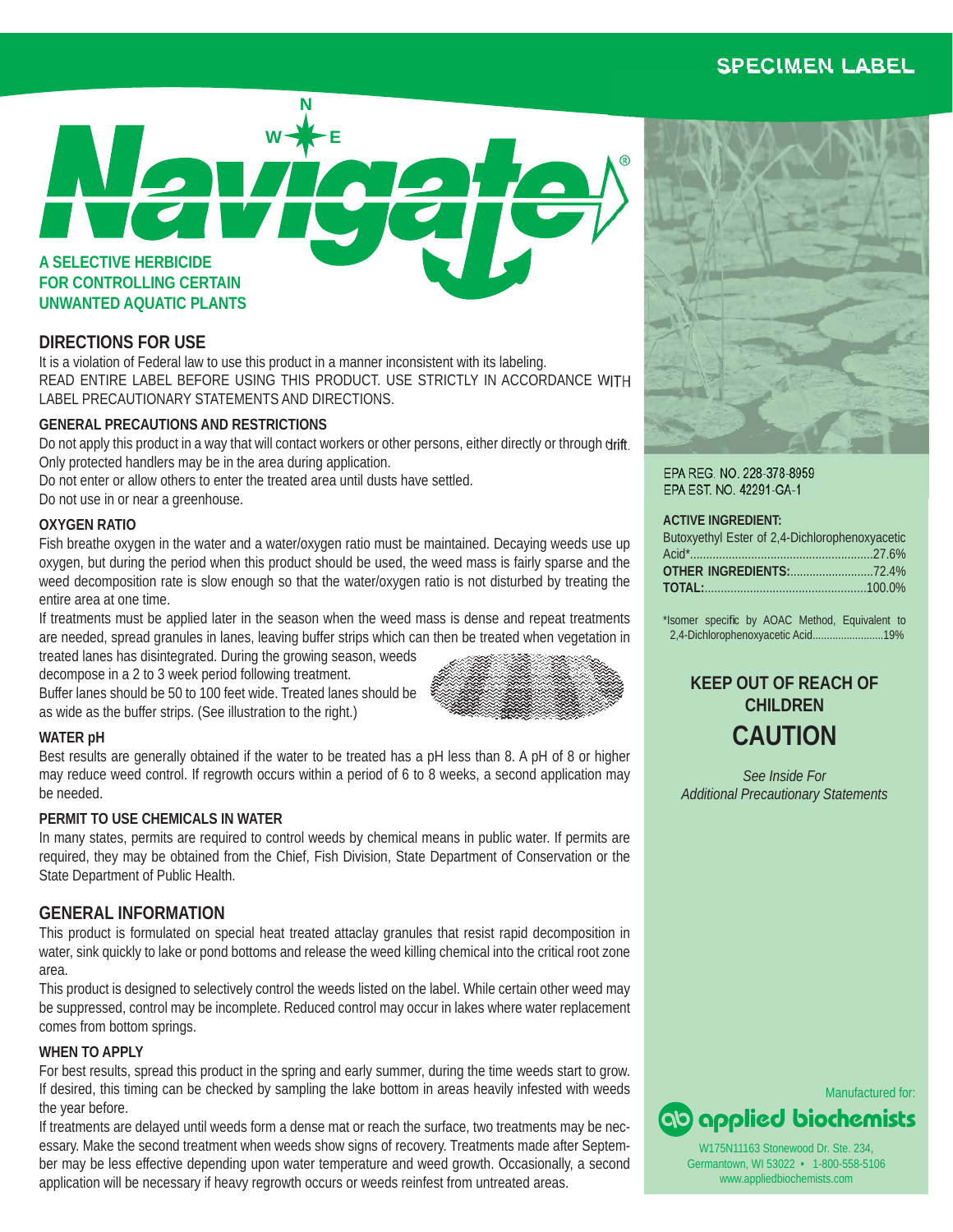# **HOW TO APPLY**

**FOR LARGE AREAS:** Use a fertilizer spreader or mechanical seeder such as the Gerber or Gandy or other equipment capable of uniformly applying this product. Before spreading any chemical, calibrate your method of application to be sure of spreading the proper amount. When using boats and power equipment, you must determine the proper combination of (1) boat speed, (2) rate of delivery from the spreader, and (3) width of swath covered by the granules.

**FOR SMALL AREAS (Around Docks or Isolated Patches of Weeds):** Use a portable spreader such as the Cyclone seeder or other equipment capable of uniformly applying this product. Estimate or measure out the area you want to treat. Weigh out the amount of material needed and spread this uniformly over the area. More uniform coverage is obtained by dividing the required amount in two and covering the area twice, applying the second half at right angles to the first.

Use the following formula to calibrate your spreader's delivery in pounds of this product per minute.

Miles per hour x spreader width x pounds per acre

495

**Example:** To apply 100 pounds of this product per acre using a spreader that covers a 20 foot swath from a boat traveling at 4 miles per hour, set the spreader to deliver 16 pounds of this product per minute.

$$
\frac{4 \text{ mph} \times 20 \text{ feet} \times 100 \text{ lbs.}/A}{495}
$$

# **AMOUNTS TO USE**

Rates of application vary with resistance of weed species to the chemical, density of weed mass at time of treatment, stage of growth, water depth, and rate of water flow through the treated area. Use the higher rate for dense weeds, when water is more than 8 feet deep and where there is a large volume turnover.

#### **SUSCEPTIBLE WEEDS**

Water Milfoil (*Myriophylum* spp.)

Water stargrass (*Heteranthera dubia*)

**SLIGHTLY TO MODERATELY RESISTANT WEEDS**

Bladderwort (*Utricularia* spp.) White water lily (*Nymphaea* spp.) Yellow water lily or spatterdock\* (*Nuphar* spp.) Water shield (*Brasenia* spp.) Water chestnut (*Trapa natans*) Coontail\* (*Ceratophyllum demersum*) \*Repeat treatments may be needed.

# **AQUATIC USE PRECAUTIONS AND RESTRICTIONS**

# **FLOATING AND EMERGENT WEEDS**

Maximum of 4.0 lbs 2,4-D ae or 21 lbs of this product per surface acre per application. Limited to 2 applications per season. Minimum of 21 days between applications. Spot treatments are permitted.

Apply to emergent aquatic weeds in ponds, lakes, reservoirs, marshes, bayous, drainage ditches, non-irrigation canals, rivers, and streams that are quiescent or slow moving.

Coordination and approval of local and state authorities may be required, either by letter of agreement or issuance of special permits for aquatic applications.

# **Water Use for Floating and Emergent Weeds**

**1. Water for irrigation or sprays:**

- A. If treated water is intended to be used only for crops or non-crop areas that are labeled for direct treatment with 2,4-D such as pastures, turf, or cereal grains, the treated water may be used to irrigate and/or mix sprays for these sites at anytime after the 2,4-D aquatic application.
- B. Due to potential phytotoxicity considerations, the following restrictions are applicable:

If treated water is intended to be used to irrigate or mix sprays for plants grown in commercial nurseries and greenhouses; and other plants or crops that are not labeled for direct treatment with 2,4-D, the water must not be used unless one of the following restrictions has been observed:

- i. A setback distance from functional water intake(s) of greater than or equal to 600 feet was used for the application, or,
- ii. A waiting period of 7 days from the time of application has elapsed, or,
- iii. An approved assay indicates that the 2,4-D concentration is 100 ppb (0.1 ppm) or less at the water intake. Wait at least 3 days after application before initial sampling at water intake.

# **2. Drinking water (potable water):**

- A. Consult with appropriate state or local water authorities before applying this product to public waters. State or local agencies may require permits. The potable water use restrictions on this label are to ensure that consumption of water by the public is allowed only when the concentration of 2,4-D in the water is less than the MCL (Maximum Contaminant Level) of 70 ppb. Applicators should consider the unique characteristics of the treated waters to assure that 2,4-D concentrations in potable water do not exceed 70 ppb at the time of consumption.
- B. For floating and emergent weed applications, the drinking water setback distance from functioning potable water intakes is greater than or equal to 600 feet.
- C. If no setback distance of greater than or equal to 600 feet is used for application, applicators or the authorizing organization must provide a drinking water notification prior to a 2,4-D application to the party responsible for public water supply or to individual private water users. Notification to the party responsible for a public water supply or to individual private water users must be done in a manner to assure that the party is aware of the water use restrictions when this product is applied to potable water.

The following is an example of a notification via posting, but other methods of notification which convey the above restrictions may be used and may be required in some cases under state or local law or as a condition of a permit.

**Example:** Posting notification should be located every 250 feet including the *shoreline of the treated area and up to 250 feet of shoreline past the application site to include immediate public access points. Posting must include the day and time of application. Posting may be removed if analysis of a sample collected at the intake 3 or more days following application shows that the concentration in the water is less than 70 ppb (100 ppb for irrigation or sprays), or after 7 days following application, whichever occurs first.* 

Text of notification: Wait 7 days before diverting functioning surface water in*takes from the treated aquatic site to use as drinking water, irrigation, or sprays, unless water at functioning drinking water intakes is tested at least 3 days after application and is demonstrated by assay to contain not more than 70 ppb 2,4-D (100 ppb for irrigation or sprays). Application Date:\_\_\_\_\_ Time:\_\_\_\_\_\_*

- D. Following each application of this product, treated water must not be used for drinking water unless one of the following restrictions has been observed:
	- i. A setback distance from functional water intake(s) of greater than or equal to 600 feet was used for the application, or,
	- ii. A waiting period of at least 7 days from the time of application has elapsed, or,
- iii. An approved assay indicates that the 2,4-D concentration is 70 ppb (0.07 ppm) or less at the water intake. Sampling for drinking water analysis should occur no sooner than 3 days after 2,4-D application. Analysis of samples must be completed by a laboratory that is certified under the Safe Drinking Water Act to perform drinking water analysis using a currently approved version of analytical Method Number 515, 555, other methods for 2,4-D as may be listed in Title 40 CFR, Part 141.24, or Method Number 4015 (immunoassay of 2,4-D) from U.S. EPA Test Methods for Evaluating Solid Waste SW-846.
- E. Note: Existing potable water intakes that are no longer in use, such as those replaced by a connection to a municipal water system or a potable water well, are not considered to be functioning potable water intakes.
- F. Drinking water setback distances do not apply to terrestrial applications of 2,4-D adjacent to water bodies with potable water intakes.

# **3. Swimming:**

- A. Do not swim in treated water for a minimum of 24 hours after application.
- B. Users must provide notification prior to performing a 2,4-D BEE application. Notification to the party responsible for the public swimming area or to individual private users must be done in a manner to assure that the party is aware of the water use swimming restrictions when this product is applied to water. The following is an example of a notification via posting, but other methods of notification which convey the above restrictions may be used and may be required in some cases under state or local law or as a condition of a permit.

**Example:** Posting notification should be located every 250 feet including the *shoreline of the treated area and up to 250 feet of shoreline past the application site to include immediate public access points.*

*Text of notifi cation: Do not swim in treated water for a minimum of 24 hours after application. Application Date: \_\_\_\_\_\_ Time: \_\_\_\_\_*

**4. Except as stated above, there are no restrictions on using water from treated areas for swimming, fi shing, watering livestock or domestic purposes.**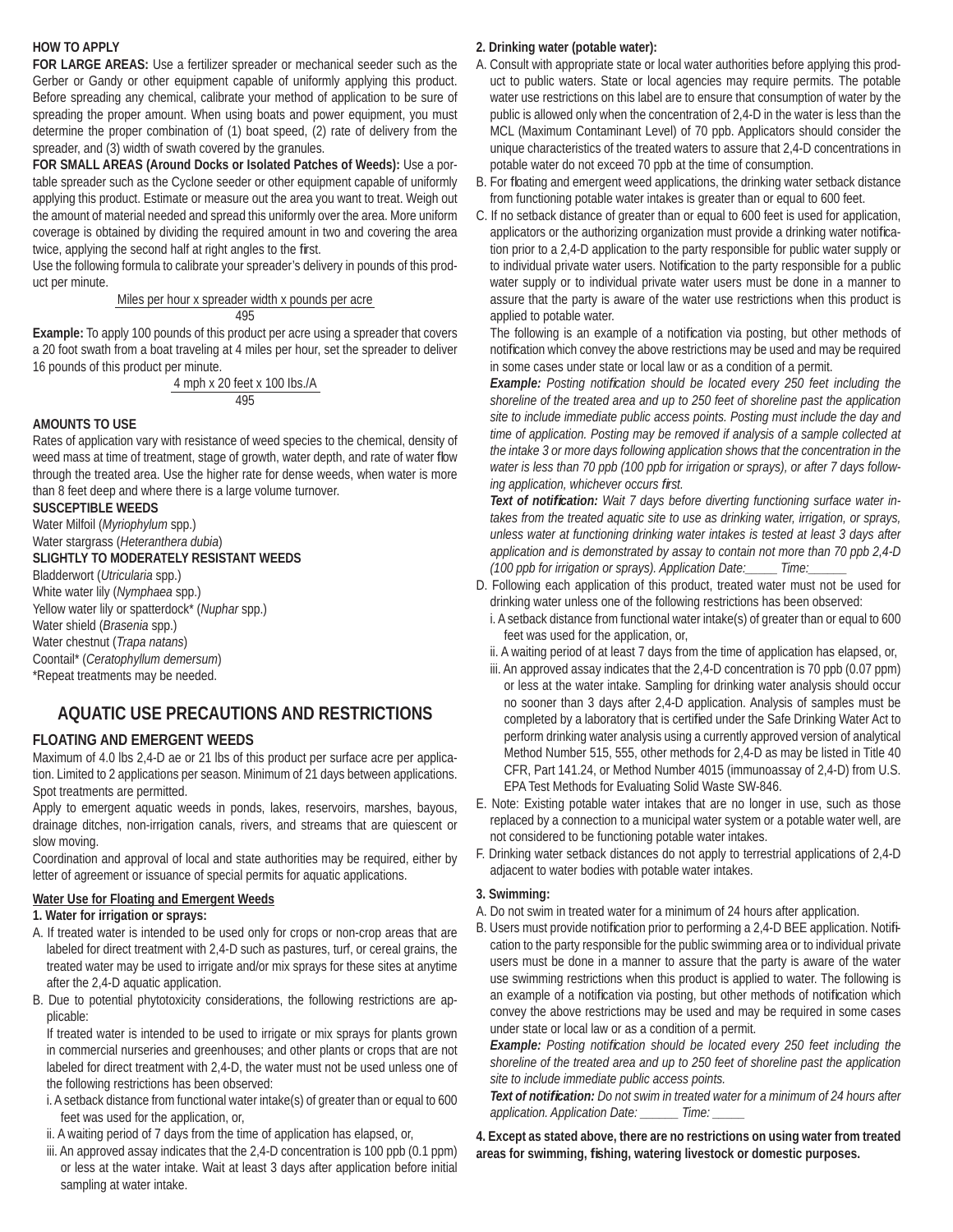# **SUBMERSED WEEDS**

#### **Maximum of 10.8 lbs 2,4-D ae or 56.8 lbs of this product per acre-foot per application.**

Limited to 2 applications per season.

Apply to aquatic weeds in ponds, lakes, reservoirs, marshes, bayous, drainage ditches, non-irrigation canals, rivers, and streams that are quiescent or slow moving. Do not apply within 21 days of previous application.

When treating moving bodies of water, applications must be made while traveling upstream to prevent concentration of 2,4-D downstream from the application.

Coordination and approval of local and state authorities may be required, either by letter of agreement or issuance of special permits for such use.

| Table 1. Amount of 2,4-D to Apply for a Target Subsurface Concentration                                                             |                  |                                                                                         |                                                       |  |  |  |
|-------------------------------------------------------------------------------------------------------------------------------------|------------------|-----------------------------------------------------------------------------------------|-------------------------------------------------------|--|--|--|
| <b>Surface</b><br>Area                                                                                                              | Average<br>Depth | For typical conditions<br>2 ppm 2,4-D ae/acre-foot                                      | For difficult conditions*<br>4 ppm 2,4-D ae/acre-foot |  |  |  |
| 1 Acre                                                                                                                              | 1 Foot           | 5.4 pounds<br>(28.4 lbs of this product)                                                | 10.8 pounds<br>(56.8 lbs of this product)             |  |  |  |
|                                                                                                                                     | 2 Feet           | 10.8 pounds<br>(56.8 lbs of this product)<br>21.6 pounds<br>(110.8 lbs of this product) |                                                       |  |  |  |
|                                                                                                                                     | 3 Feet           | 16.2 pounds<br>(85.2 lbs of this product)                                               | 32.4 pounds<br>(170.5 lbs of this product)            |  |  |  |
|                                                                                                                                     | 4 Feet           | 21.6 pounds<br>(110.8 lbs of this product)                                              | 43.2 pounds<br>(227.3 lbs of this product)            |  |  |  |
|                                                                                                                                     | 5 Feet           | 27.0 pounds<br>(142.1 lbs of this product)                                              | 54.0 pounds<br>(284.2 lbs of this product)            |  |  |  |
| *Examples include spot treatment of pioneer colonies of Eurasian Water Milfoil and certain<br>difficult to control aquatic species. |                  |                                                                                         |                                                       |  |  |  |

Note: The same "Water for Irrigation or Spray" restrictions for Floating and Emergent Weeds apply to Submersed Weeds.

#### **Water Use for Submersed Weeds**

#### **1. Water for irrigation or sprays:**

- A. If treated water is intended to be used only for crops or non-crop areas that are labeled for direct treatment with 2,4-D such as pastures, turf, or cereal grains, the treated water may be used to irrigate and/or mix sprays for these sites at anytime after the 2,4-D aquatic application.
- B. Due to potential phytotoxicity considerations, the following restrictions are applicable:

If treated water is intended to be used to irrigate or mix sprays for unlabeled crops, non-crop areas or other plants not labeled for direct treatment with 2,4-D, the water must not be used unless one of the following restrictions has been observed:

- i. A setback distance described in the Drinking Water Setback Table was used for the application, or,
- ii. A waiting period of 21 days from the time of application has elapsed, or,
- iii. An approved assay indicates that the 2,4-D concentration is 100 ppb (0.1 ppm) or less at the water intake. See Table 3 for the waiting period after application but before taking the initial sampling at water intake.

#### **2. Drinking water (potable water):**

- A. Consult with appropriate state or local water authorities before applying this product to public waters. State or local agencies may require permits. The potable water use restrictions on this label are to ensure that consumption of water by the public is allowed only when the concentration of 2,4-D in the water is less than the MCL (Maximum Contaminant Level) of 70 ppb. Applicators should consider the unique characteristics of the treated waters to assure that 2,4-D concentrations in potable water do not exceed 70 ppb at the time of consumption.
- B. For submersed weed applications, the drinking water setback distances from functioning potable water intakes are provided in Table 2. Drinking Water Setback Distance (on next page).
- C. If no setback distance from the Drinking Water Setback Table (Table 2) is to be used for the application, applicators or the authorizing organization must provide a drinking water notification and an advisory to shut off all potable water intakes prior to a 2,4-D application. Notification to the party responsible for a public water supply or to individual private water users must be done in a manner to assure that the party is aware of the water use restrictions when this product is applied to potable water.

The following is an example of a notification via posting, but other methods of notification which convey the above restrictions may be used and may be required in some cases under state or local law or as a condition of a permit.

*Example: Posting notification should be located every 250 feet including the shoreline of the treated area and up to 250 feet of shoreline past the application site to include immediate public access points. Posting should include the day and*  *time of application. Posting may be removed if analysis of a sample collected at the intake no sooner than stated in Table 3 (below) shows that the concentration in the water is less than 70 ppb (100 ppb for irrigation or sprays), or after 21 days following application, whichever occurs first.* 

Text of notification: Wait 21 days before diverting functioning surface water in*takes from the treated aquatic site to use as drinking water, irrigation, or sprays, unless water at functioning drinking water intakes is tested no sooner than (insert days from Table 3) and is demonstrated by assay to contain not more than 70 ppb 2,4-D (100 ppb for irrigation or sprays).* 

*Application Date: \_\_\_\_\_\_ Time: \_\_\_\_\_*

- D. Following each application of this product, treated water must not be used for drinking water unless one of the following restrictions has been observed:
	- i. A setback distance described in the Drinking Water Setback Distance Table was used for the application, or,
	- ii. A waiting period of at least 21 days from the time of application has elapsed, or,
	- iii. An approved assay indicates that the 2,4-D concentration is 70 ppb (0.07 ppm) or less at the water intake. Sampling for drinking water analysis should occur no sooner than stated in Table 3. Analysis of samples must be completed by a laboratory that is certified under the Safe Drinking Water Act to perform drinking water analysis using a currently approved version of analytical Method Number 515, 555, other methods for 2,4-D as may be listed in Title 40 CFR, Part 141.24, or Method Number 4015 (immunoassay of 2,4-D) from U.S. EPA Test Methods for Evaluating Solid Waste SW-846.
- E. Note: Existing potable water intakes that are no longer in use, such as those replaced by a connection to a municipal water system or a potable water well, are not considered to be functioning potable water intakes.
- F. Drinking water setback distances do not apply to terrestrial applications of 2,4-D adjacent to water bodies with potable water intakes.

| Table 2. Drinking Water Setback Distance for Submersed Weed Applications                      |                    |                    |                    |  |  |
|-----------------------------------------------------------------------------------------------|--------------------|--------------------|--------------------|--|--|
| Application Rate and Minimum Setback Distance (feet) From Functioning Potable<br>Water Intake |                    |                    |                    |  |  |
| 1 ppm $*$                                                                                     | 2 ppm <sup>*</sup> | 3 ppm <sup>*</sup> | 4 ppm <sup>*</sup> |  |  |
| 600                                                                                           | 1200               | 1800               | 2400               |  |  |
| *ppm acid equivalent target water concentration                                               |                    |                    |                    |  |  |

**Table 3. Sampling for Drinking Water Analysis After 2,4-D Application for Submersed Weed Applications**

Minimum Days After Application Before Initial Water Sampling at the Functioning Potable Water Intake

| T Uldivity Walter Hillant                       |                    |                    |                    |  |  |
|-------------------------------------------------|--------------------|--------------------|--------------------|--|--|
| $ppm^*$                                         | 2 ppm <sup>*</sup> | 3 ppm <sup>*</sup> | 4 ppm <sup>*</sup> |  |  |
|                                                 |                    |                    |                    |  |  |
| *ppm acid equivalent target water concentration |                    |                    |                    |  |  |

**3. Swimming:**

- A. Do not swim in treated water for a minimum of 24 hours after application.
- B. Users must provide the following notification prior to performing a 2,4-D BEE application. Notification to the party responsible for the public swimming area or to individual private users must be done in a manner to assure that the party is aware of the water use swimming restrictions when this product is applied to water.

The following is an example of a notification via posting, but other methods of notification which convey the above restrictions may be used and may be required in some cases under state or local law or as a condition of a permit.

*Example: Posting notification should be located every 250 feet including the shoreline of the treated area and up to 250 feet of shoreline past the application site to include immediate public access points.*

*Text of notifi cation: Do not swim in treated water for a minimum of 24 hours after application. Application Date: \_\_\_\_\_\_ Time: \_\_\_\_\_*

**4. Except as stated above, there are no restrictions on using water from treated areas for swimming, fi shing, watering livestock or domestic purposes.**

Use of this product in certain portions of California, Oregon, and Washington is subject to the January 22, 2004 Order for injunctive relief in **Washington Toxics Coalition, et al. v. EPA**, C01-0132C, (W.D. WA).

For further information, please refer to http://www.epa.gov/espp/litstatus/wtc/index. htm**.**